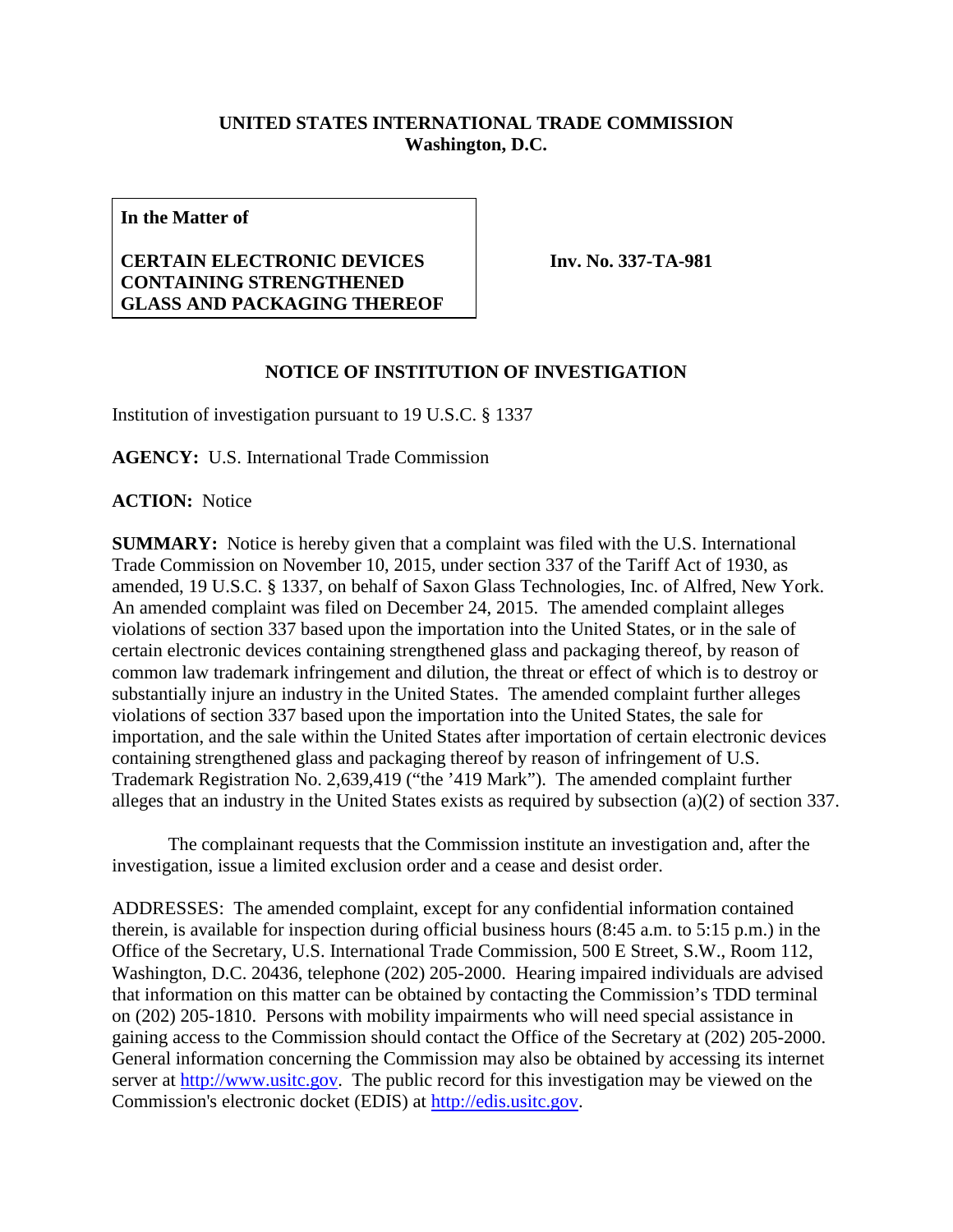**FOR FURTHER INFORMATION CONTACT:** The Office of Unfair Import Investigations, U.S. International Trade Commission, telephone (202) 205-2560.

**AUTHORITY:** The authority for institution of this investigation is contained in section 337 of the Tariff Act of 1930, as amended, and in section 210.10 of the Commission's Rules of Practice and Procedure, 19 C.F.R. § 210.10 (2015).

**SCOPE OF INVESTIGATION:** Having considered the amended complaint, the U.S. International Trade Commission, on January 7, 2016, **ORDERED THAT** –

(1) Pursuant to subsection (b) of section 337 of the Tariff Act of 1930, as amended, an investigation be instituted to determine:

(a) whether there is a violation of subsection  $(a)(1)(A)$  of section 337 based upon the importation into the United States, or in the sale of certain electronic devices containing strengthened glass and packaging thereof, by reason of common law trademark infringement or dilution, the threat or effect of which is to destroy or substantially injure an industry in the United States; and

(b) whether there is a violation of subsection (a)(1)(C) of section 337 based upon the importation into the United States, the sale for importation, or the sale within the United States after importation of certain electronic devices containing strengthened glass and packaging thereof by reason of infringement of the '419 Mark, and whether an industry in the United States exists as required by subsection (a)(2) of section 337.

(2) For the purpose of the investigation so instituted, the following are hereby named as parties upon which this notice of investigation shall be served:

(a) The complainant is:

Saxon Glass Technologies, Inc. 200 N. Main Street Alfred, NY 14802

(b) The respondent is the following entity alleged to be in violation of section 337, and is the party upon which the amended complaint is to be served:

> Apple Inc. 1 Infinite Loop Cupertino, CA 95014

(c) The Office of Unfair Import Investigations, U.S. International Trade Commission, 500 E Street, S.W., Suite 401, Washington, D.C. 20436; and